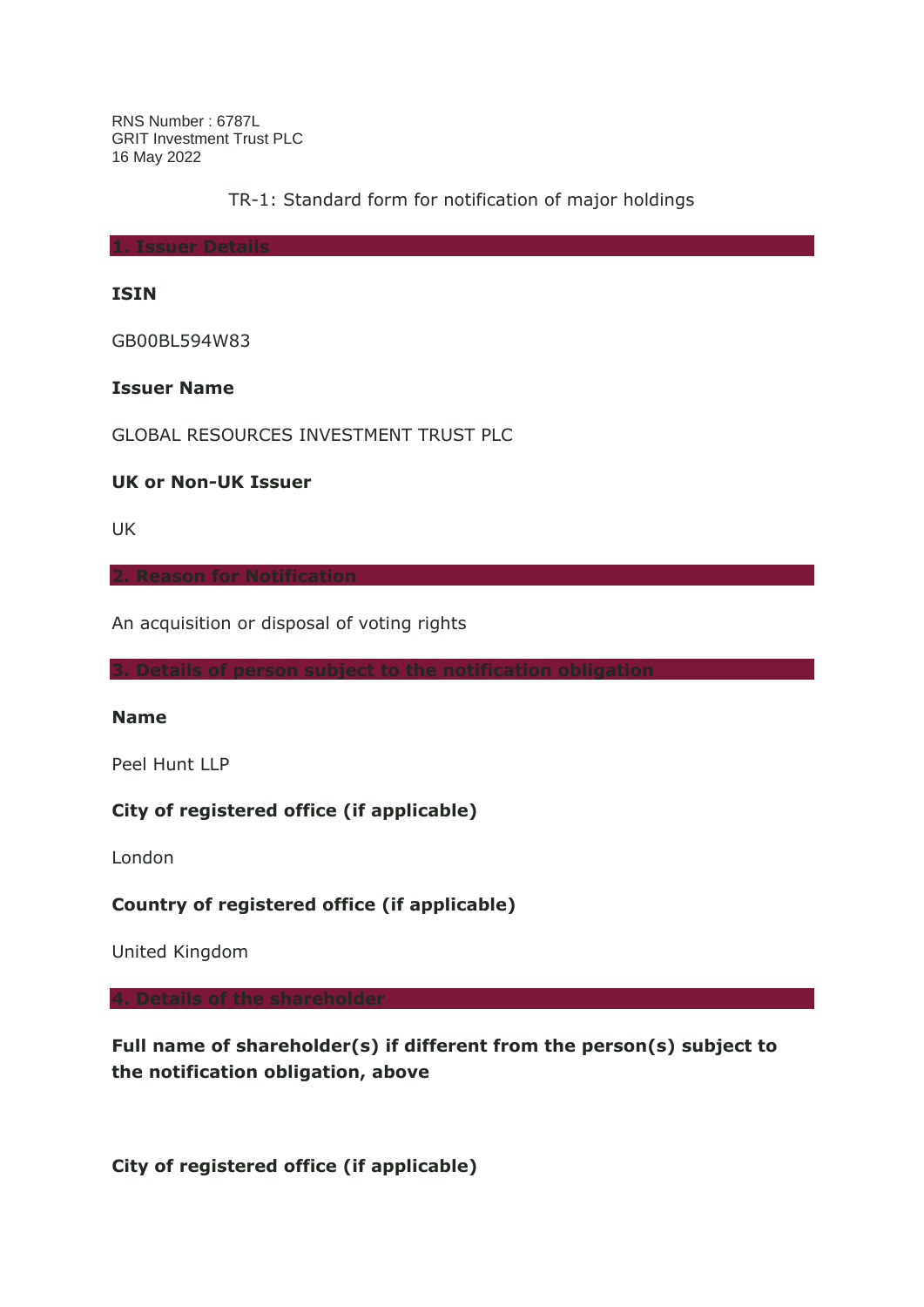# **Country of registered office (if applicable)**

## 13-May-2022

**6. Date on which Issuer notified**

## 16-May-2022

|                                                                                          | % of voting<br>rights attached to<br>shares (total of<br>8.A) | % of voting<br>rights through<br>financial<br>instruments<br>(total of 8.B $1 +$<br>8.B 2) | <b>Total of both in</b><br>$% (8.A + 8.B)$ | <b>Total number</b><br>of voting<br>rights held in<br>issuer |
|------------------------------------------------------------------------------------------|---------------------------------------------------------------|--------------------------------------------------------------------------------------------|--------------------------------------------|--------------------------------------------------------------|
| Resulting<br>situation on the<br>date on which<br>threshold was<br>crossed or<br>reached | 11.163262                                                     | 0.000000                                                                                   | 11.163262                                  | 562153                                                       |
| Position of<br>previous<br>notification (if<br>applicable)                               | 10.180000                                                     | 0.000000                                                                                   | 10.180000                                  |                                                              |

**7. Total positions of person(s) subject to the notification obligation**

**threshold was crossed or reached**

| Class/Type of<br>shares ISIN code(if voting rights<br>possible)    | Number of direct<br>(DTR5.1) | <b>Number of</b><br>indirect voting<br>rights (DTR5.2.1) | <b>% of direct voting</b><br>rights (DTR5.1) | $\mathsf{P\!o}$ of indirect<br>voting rights<br>(DTR5.2.1) |  |
|--------------------------------------------------------------------|------------------------------|----------------------------------------------------------|----------------------------------------------|------------------------------------------------------------|--|
| GB00BL594W83                                                       | 562153                       |                                                          | 11.163262                                    |                                                            |  |
| lSub Total 8.A                                                     | 562153                       |                                                          | 11.163262%                                   |                                                            |  |
| <b>8B1. Financial Instruments according to (DTR5.3.1R.(1) (a))</b> |                              |                                                          |                                              |                                                            |  |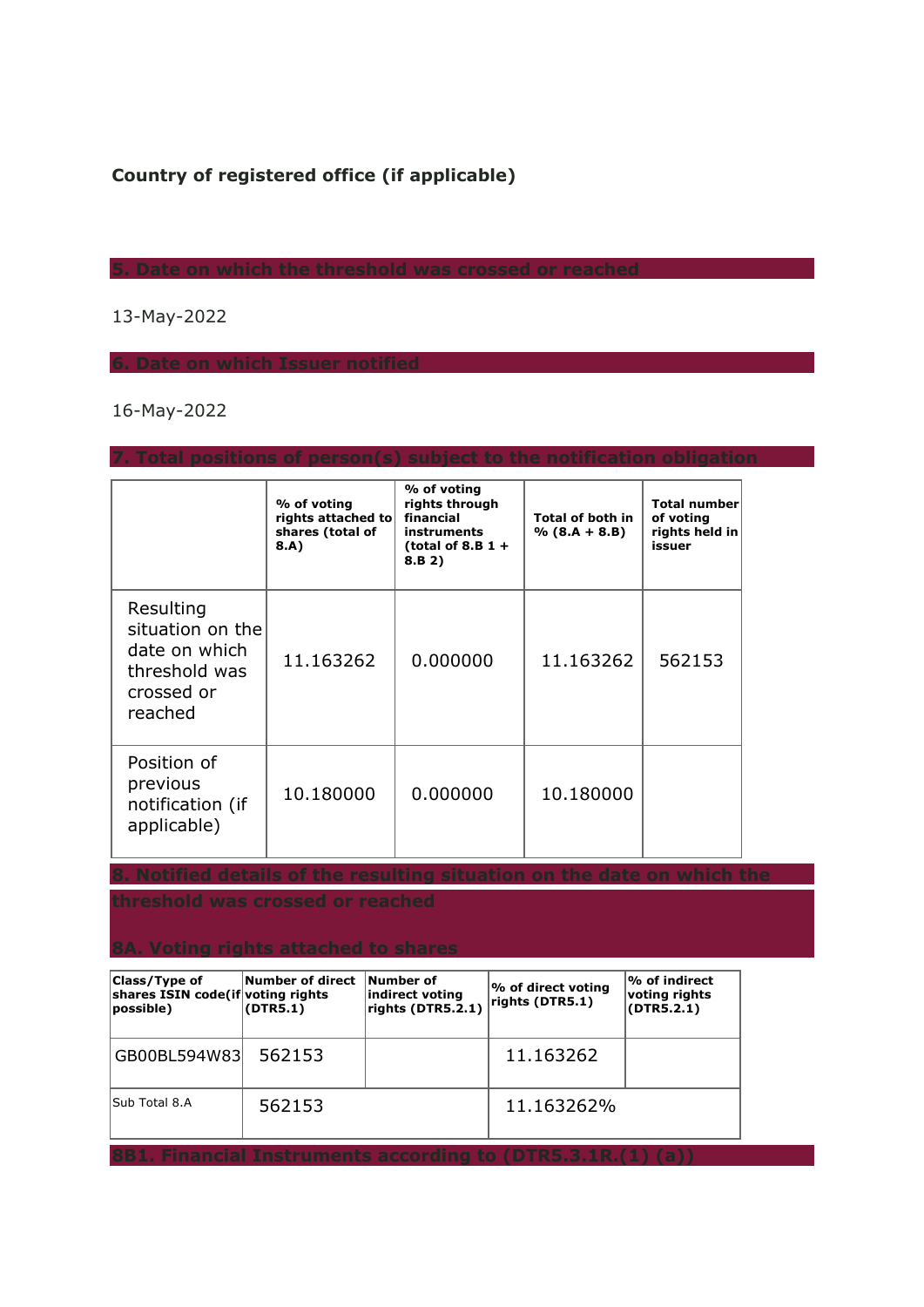| Type of financial<br>linstrument | ldate | <b>Expiration Exercise/conversion</b><br>period | Number of voting rights that may \% of<br>be acquired if the instrument is<br>exercised/converted | voting<br>rights |  |  |
|----------------------------------|-------|-------------------------------------------------|---------------------------------------------------------------------------------------------------|------------------|--|--|
|                                  |       |                                                 |                                                                                                   |                  |  |  |
| Sub Total 8.B1                   |       |                                                 |                                                                                                   |                  |  |  |
|                                  |       |                                                 |                                                                                                   |                  |  |  |

# **8B2. Financial Instruments with similar economic effect according to (DTR5.3.1R.(1) (b))**

| Type of<br><b>financial</b><br>linstrument | Expiration<br> date | <b>Exercise/conversion</b><br>period                                 | Physical or cash<br> settlement | Number of<br>voting rights | $\%$ of<br>voting<br>rights |
|--------------------------------------------|---------------------|----------------------------------------------------------------------|---------------------------------|----------------------------|-----------------------------|
|                                            |                     |                                                                      |                                 |                            |                             |
| Sub Total 8.B2l                            |                     |                                                                      |                                 |                            |                             |
|                                            |                     | 9. Information in relation to the person subject to the notification |                                 |                            |                             |
| <b>abliantion</b>                          |                     |                                                                      |                                 |                            |                             |

1. Person subject to the notification obligation is not controlled by any natural person or legal entity and does not control any other undertaking(s) holding directly or indirectly an interest in the (underlying) issuer.

| <b>Ultimate</b><br>controlling<br>person | Name of<br>controlled<br>undertaking | $\frac{1}{6}$ of voting rights % of voting rights<br>lif it equals or is<br>higher than the<br> notifiable<br><b>threshold</b> | through financial<br>instruments if it equals<br>or is higher than the<br>notifiable threshold | Total of both if it<br>equals or is<br>higher than the<br> notifiable<br>lthreshold |  |  |
|------------------------------------------|--------------------------------------|--------------------------------------------------------------------------------------------------------------------------------|------------------------------------------------------------------------------------------------|-------------------------------------------------------------------------------------|--|--|
|                                          |                                      |                                                                                                                                |                                                                                                |                                                                                     |  |  |
| 10. In case of proxy voting              |                                      |                                                                                                                                |                                                                                                |                                                                                     |  |  |

**Name of the proxy holder**

**The number and % of voting rights held**

# **The date until which the voting rights will be held**

Correction of a previous notification.